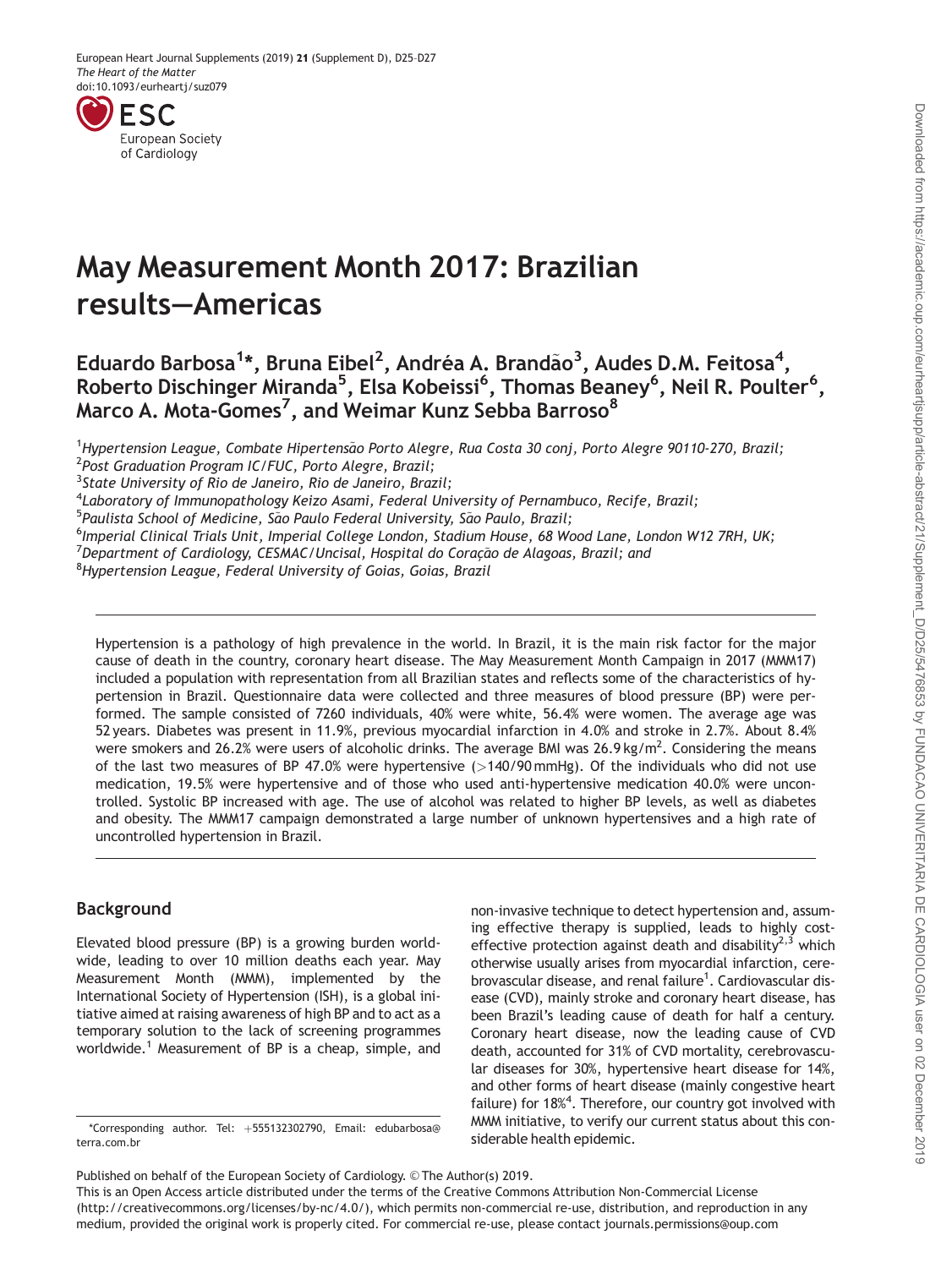#### Methods

An opportunistic cross-sectional survey of volunteers aged  $\geq$ 18 was carried out in May 2017. BP measurement, the definition of hypertension and statistical analysis followed the standard MMM protocol.<sup>1</sup> All the main regions of Brazil were included, providing us with representation from the whole country. The most common types of screening sites were hospitals and indexed clinics. Each participant had three seated BP measurements and the mean of readings 2 and 3 was calculated. BP measurement was obtained by automatic Omron devices, on either the right ( $n = 3823$ , 52.7%) or the left  $(n = 3091, 42.6%)$  arm  $(4.8%$  unknown).

The primary objective was to raise awareness of BP. We measured the number of people screened by Brazilian state, and the number of people who have untreated or inadequately treated hypertension (defined as systolic BP  $\ge$ 140 mmHg or diastolic  $\ge$ 90 mmHg, or both, or based on anti-hypertensive medication use. All ethical precepts have been respected. Data were collected by the centres in Excel spreadsheet and analysed centrally by the MMM17 project team steering committee, according to the standard analysis plan.<sup>1</sup>

## Results

During MMM17, 7260 individuals from different ethnicities were screened, 2943 white (40.5%), 1163 black (16.0%), 2837 South Asian (39.1%), 233East Asian (3.2%), 37 other (0.5%), and 47 unknown (0.6%). Female gender was more prevalent ( $n = 4095, 56.4%$ ). The mean age was 51.6 years (SD 16.1). Reported rates of relevant comorbidities were: diabetes in 11.9% ( $n = 864$ ), previous myocardial infarction in 4.0% ( $n = 289$ ), and previous stroke in 2.7% ( $n = 199$ ). About 613 individuals (8.4%) were current smokers and 1904 (26.2%) reported alcohol intake once or more per week. The mean body mass index was in the overweight range with 26.9 (SD 4.6) kg/ m<sup>2</sup>. Considering the mean of the last two BP measurements after imputation,<sup>1</sup> 3396 participants (47.0%) were hypertensive (BP  $\geq$ 140 or  $\geq$ 90 or on treatment for hypertension). Of individuals not receiving anti-hypertensive medication, 924 (19.5%) were hypertensive. Of individuals receiving anti-hypertensive medication, 977 (40.0%) had uncontrolled BP.

In the analysis of the difference in mean BP according to the individual characteristics of the linear regression models adjusted for age, sex, and anti-hypertensive medication, we found that anti-hypertensive medication use and alcohol intake were associated with higher systolic and diastolic BP, and diabetes with higher systolic BP (Figure 1). In the analysis of the difference in mean BP according to body mass index from linear regression models, adjusted for age, sex, and anti-hypertensive medication, with underweight as the reference category; obese and overweight individuals showed significantly higher systolic and diastolic BP (Figure 2).

#### **Discussion**

MMM17 is the largest synchronized, standardized, multinational screening campaign of any cardiovascular risk factor ever done. Pending the establishment of BP surveillance systems around the world, this inexpensive annual screening campaign could help offset the enormous health burden



Figure 1 Difference in mean blood pressure according to individual characteristic from linear regression model.